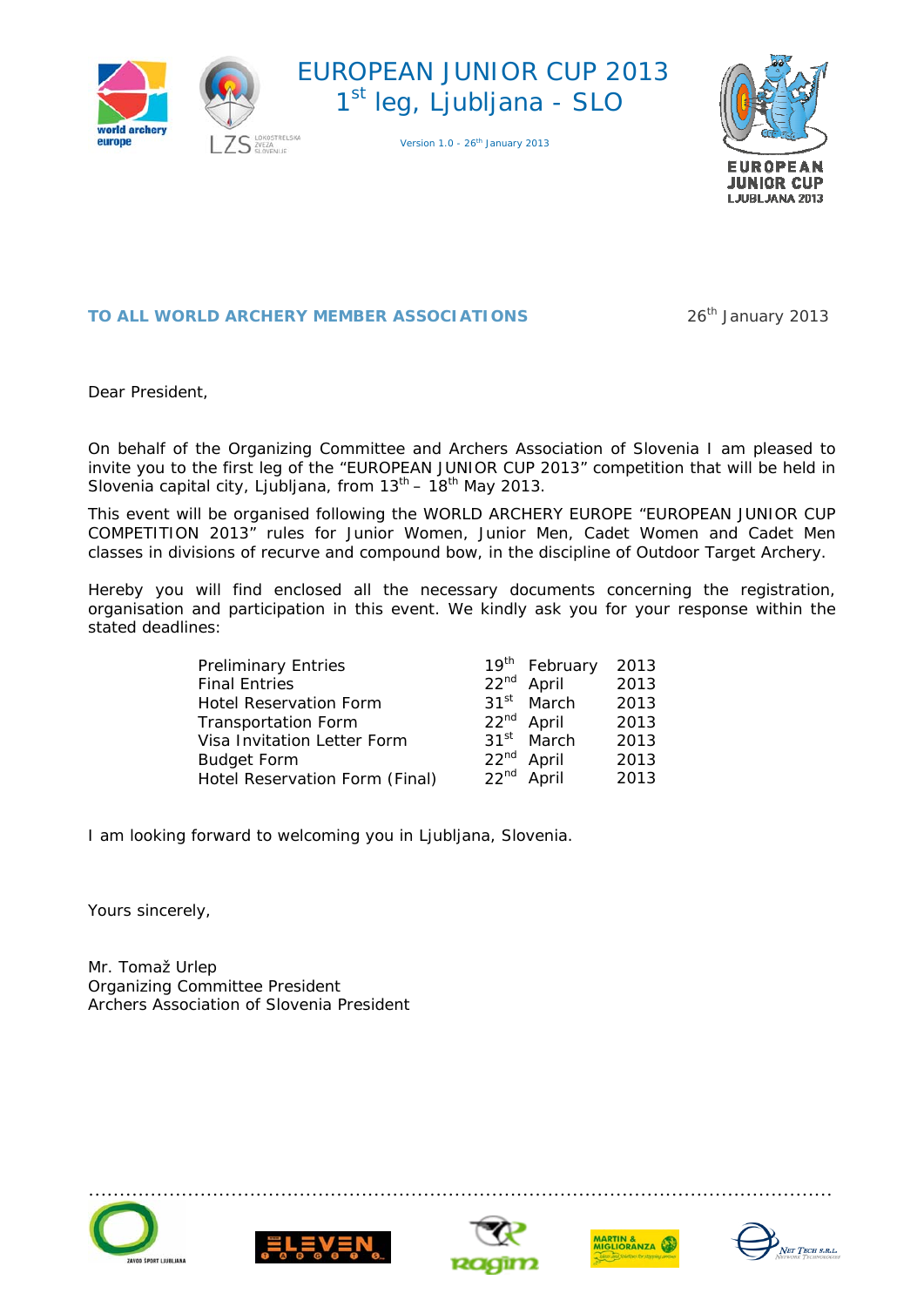





# **PRELIMINARY PROGRAMME**

| Saturday      |                                       | May 11 <sup>th</sup> , 2013 Arrival of Delegations<br>Practice field and local transportation available |
|---------------|---------------------------------------|---------------------------------------------------------------------------------------------------------|
| Sunday        | May 12 <sup>th</sup> , 2013           | <b>Arrival of Delegations</b><br>Practice field and local transportation available                      |
| <b>Monday</b> | May 13 <sup>th</sup> , 2013           | Official practice and Equipment inspection<br><b>Team Captains Meeting</b>                              |
| Tuesday       | May 14 <sup>th</sup> , 2013           | <b>Qualification round COMPOUND</b><br>Qualification round RECURVE - long distances                     |
|               | Wednesday May 15 <sup>th</sup> , 2013 | Qualification round RECURVE - short distances<br><b>Mixed Teams</b>                                     |
| Thursday      | May 16 <sup>th</sup> , 2013           | Individual Eliminations - up to the bronze medal matches                                                |
| Friday        | May 17 <sup>th</sup> , 2013           | <b>Team Eliminations and Finals</b>                                                                     |
| Saturday      | May 18 <sup>th</sup> , 2013           | Individual Gold Medal Matches<br><b>Award Ceremony</b><br><b>Closing Ceremony</b><br>Disco party        |
| Sunday        | May 19 <sup>th</sup> , 2013           | Departure of Delegations                                                                                |

#### **Note:**

This preliminary program could be changed slightly according to the number of participants. All changes will be published and distributed to all participants in good time.









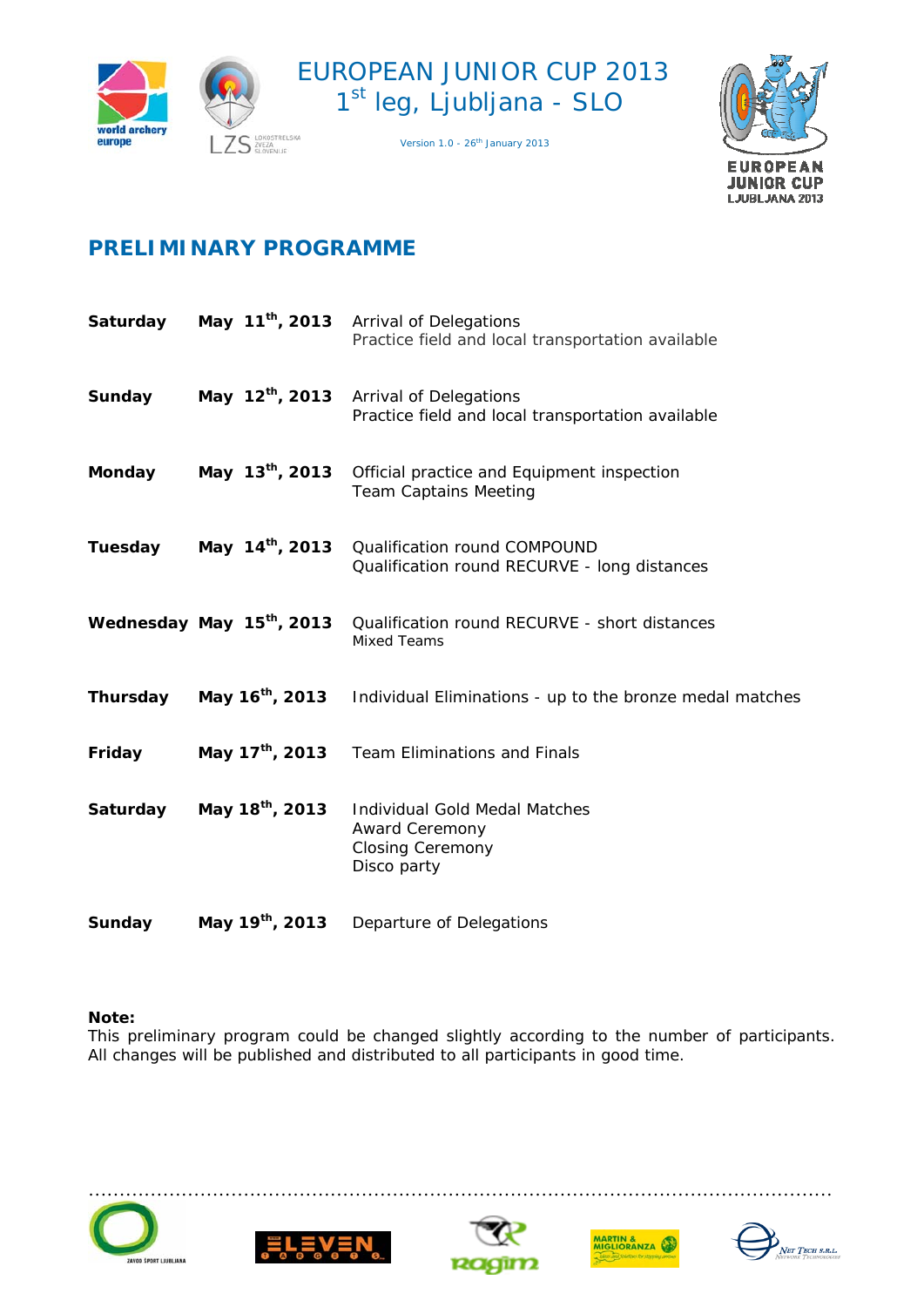

Version 1.0 - 26<sup>th</sup> January 2013



# **PRELIMINARY & FINAL REGISTRATION**

No entry forms will be available for registering to this event. The registration process has to be done using the World Archery Online Registration System (WAREOS, V.2)

The number of athletes that may be entered by a Member Association is limited to four (4) in each category.

All World Archery MAs are eligible to compete in European Junior Cup competitions, but only the results of the athletes from WORLD ARCHERY EUROPE MA's will be taken in consideration for Junior Cup Circuit.

In order to use WAREOS, please enter this address in your internet browser [www.archery.org/admin](http://www.archery.org/admin) and use the Username and Password that World Archery has assigned to your Member Association. After entering the WAREOS, please go to "Online Registration" and register your archers for this event.

A "WAREOS User Manual" can be downloaded in PDF format (English and Russian) from the same website.

For any question regarding WAREOS, please contact Mr. Matteo Pisani at matteo@pisani.eu

| Starting date of online-registration with WAREOS is: | 28 <sup>th</sup> January 2013  |      |
|------------------------------------------------------|--------------------------------|------|
| End of Preliminary registration:                     | 19 <sup>th</sup> February 2013 |      |
| End of Final registration:                           | 22 <sup>nd</sup> April         | 2013 |

Please pay attention to the stated deadlines. After the deadlines have passed, MAs will not be able to enter or update data in WAREOS anymore, as the system will be blocked. In this case, if any MA would like to change or proceed with the Final registration process after the deadline, it is required to contact the Organizing Committee at **president@archery-si.org** or Mr. Matteo Pisani at **matteo@pisani.eu** (with the OC in Cc of that email).

The Member Association that will process her Final entry in WAREOS after the 20 day prior the start of competition date (Final registration deadline), will have a penalty fee of 100 Euros per athlete registered, to be paid to the OC upon arrival at the event.

The Member Association with Final registration in WAREOS that will differ by more than 4 athletes from the preliminary registration, will have a penalty fee of 100 Euros, to be paid to the OC upon arrival at the event.

A Member Association that has made Final entry in WAREOS and does not participate will be invoiced for the number of entries entered in the system, unless the Member Association has informed the OC in writing at least one week prior to the event that they are unable to attend.

Since entries will be made through WAREOS only, MAs declare that their athletes and officials are aware of the participation waiver and anti-doping agreement, and we recommend MAs to advise their athletes on this matter.

However, accepting the conditions of the athlete participation waiver and anti-doping agreement are an eligibility requirement to participate in the event.

As a final note, only member Associations in good standing will be eligible to compete. This also means that any penalty fee for 2012 will have to be paid prior to participation.









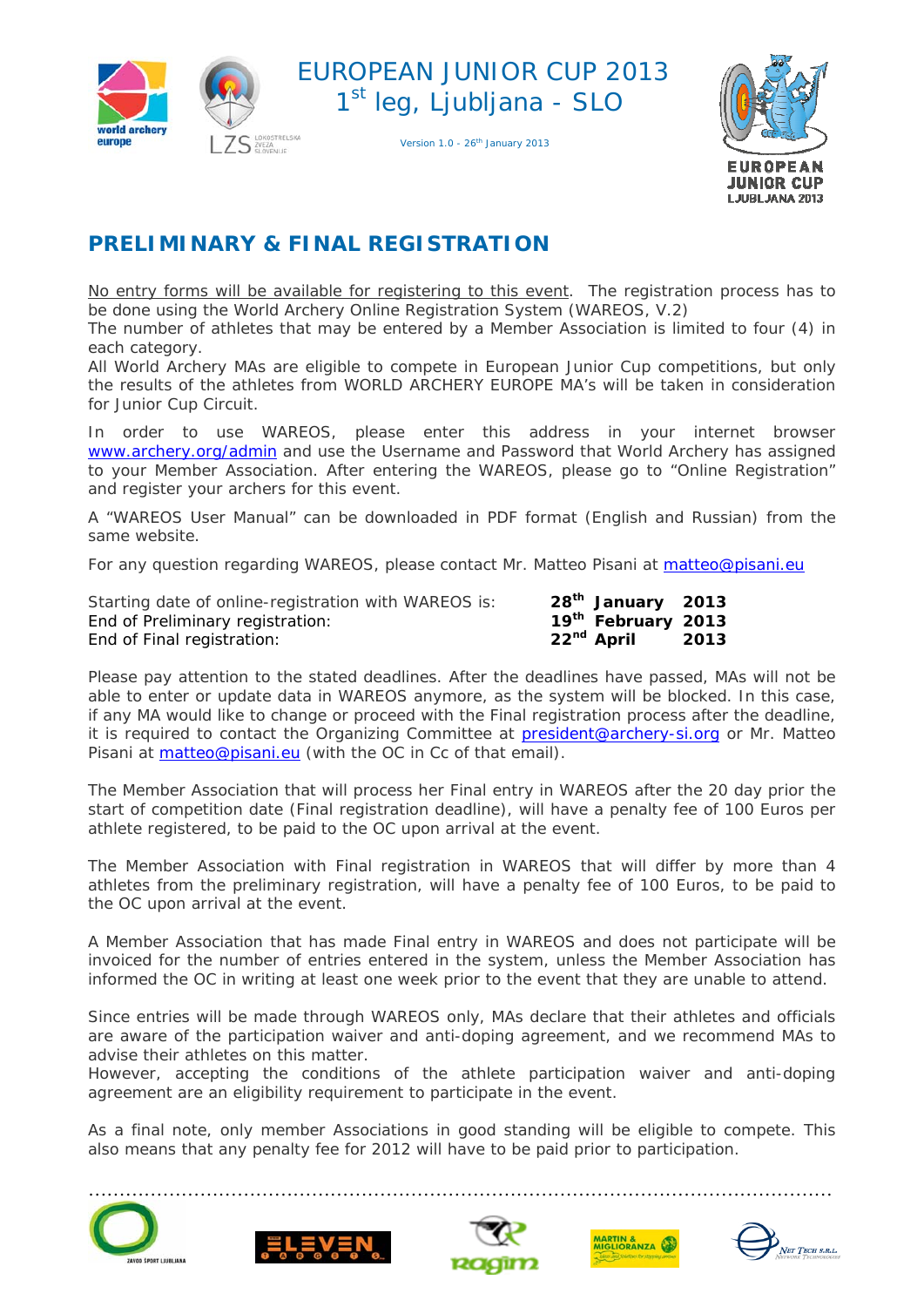

Version 1.0 - 26<sup>th</sup> January 2013



## **ACCOMMODATION & GENERAL INFORMATION**

The official hotel is PLAZA HOTEL. Hotel is 4\* stars category hotel.

The room rate:

- is per person per night,
- **includes full board** accommodation, taxes and VAT,
- does NOT include private parking fee (8 €/day) in front of the hotel or in the hotel's garage (max. height 2,20m),
- does NOT include use of the swimming pool.

Reservations should be made before **31st March 2013.**

To confirm the reservation, a 50% deposit of the total amount is required to be bank transferred to the OC before **31st March 2013**. Reservations after this date will be considered only according to availability, the room rate can change and we can not guarantee rooms in PLAZA HOTEL

| HOTEL                                               | Category    | Single room<br>Price per room per<br>night | Double room<br>Price per person per<br>night |
|-----------------------------------------------------|-------------|--------------------------------------------|----------------------------------------------|
| <b>PLAZA HOTEL</b><br>http://www.plazahotel.si/eng/ | $4^{\star}$ | € 80,00                                    | € 65,00                                      |



**Note:** 

**Please refer to the Accommodation pages below for detailed hotel information. Ensure that you complete all the necessary forms by the specified dates and make full payment for the accommodation at the time of booking. See detailed payment instructions below.** 

Participants who will decide to book their accommodation in other hotels (non-official hotel) will have to pay a **double entry fee**, and the LOC will not be responsible to provide transportation from that Hotel to the venue (transport for these teams will be provided only to and from airport). Also, it is not possible to distribute any information at the non-official hotels.









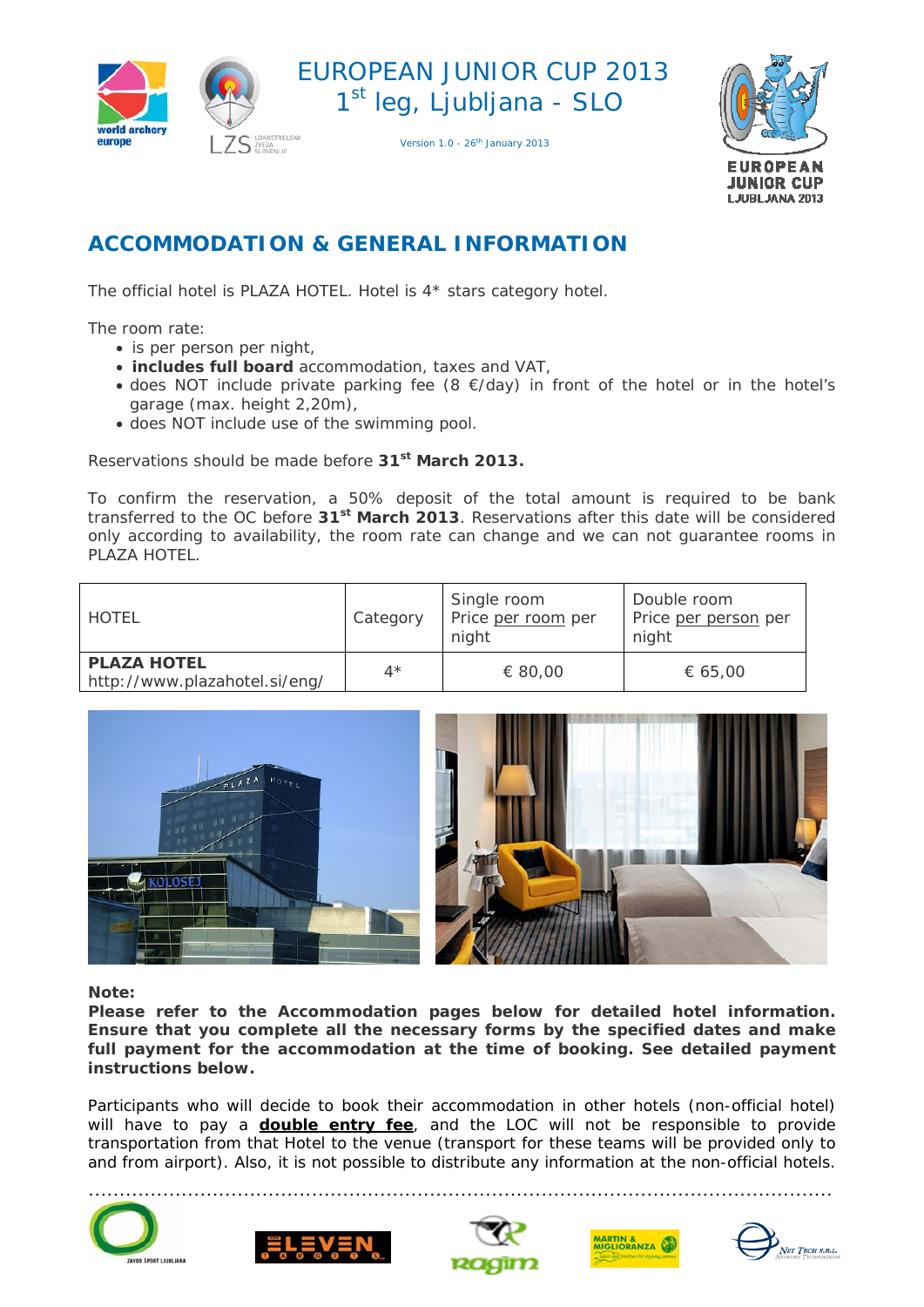

Version 1.0 - 26<sup>th</sup> January 2013



# **ADDITIONAL INFORMATION**

#### **Entry fees:**

 Officials: Free Teams: Free

Individual: 50 € per athlete

Your entry fee includes daily local transportation to and from practice and competition field to the event official hotel and venues during the qualification, elimination and finals (transportation timetable has to be confirmed).

#### **Transportation fees from/to the airports:**

The OC will collect the teams from the two airports. You have to pay the transportation fee (including arrival and departure) as follows:

| LJUBLJANA International Airport (SLO) (30 km) | 30 €/person |
|-----------------------------------------------|-------------|
| TRIESTE International Airport (ITA) (130 km)  | 70 €/person |

The last date for the payment of the transportation fee is **22nd April 2013**.

From the airports to the hotel (return trip), the organiser will use buses, small buses, vans and cars, what will depend of number of persons scheduled for transportation.

Transportation from the airports will start two days before the official practice day and will end two days after the closing day.

Local transportation will be available between hotel and practice and competition venues. Exact transportation timetables will be confirmed. Buses and/or vans will be used.

#### **Cancellations & Changes:**

Cancellation must be in writing by email to [president@archery-si.org.](mailto:archery@archery.hr)

Following conditions will apply:

- cancellation received before and included 31<sup>st</sup> March 2013 for full refund of the deposit,
- cancellation received between and included  $1<sup>st</sup>$  April 2013 and 22<sup>nd</sup> April 2013 for 50% refund of the deposit,
- cancellation received after  $22^{nd}$  April 2013 there will be no refund of the deposit payment.

All rates for payments after deadlines are subject to additional charges without prior notice.

All refunds, if any, will be processed after the event.

Name change (the same category and division) will be accepted up to 72 hours before the event without any additional charge.

OC has to be informed about changes in the travel programme 72 hours prior arrival. If your arrival is later then your original schedule, the room charges are starting from the original date indicated by the Member Association in their Accommodation form.









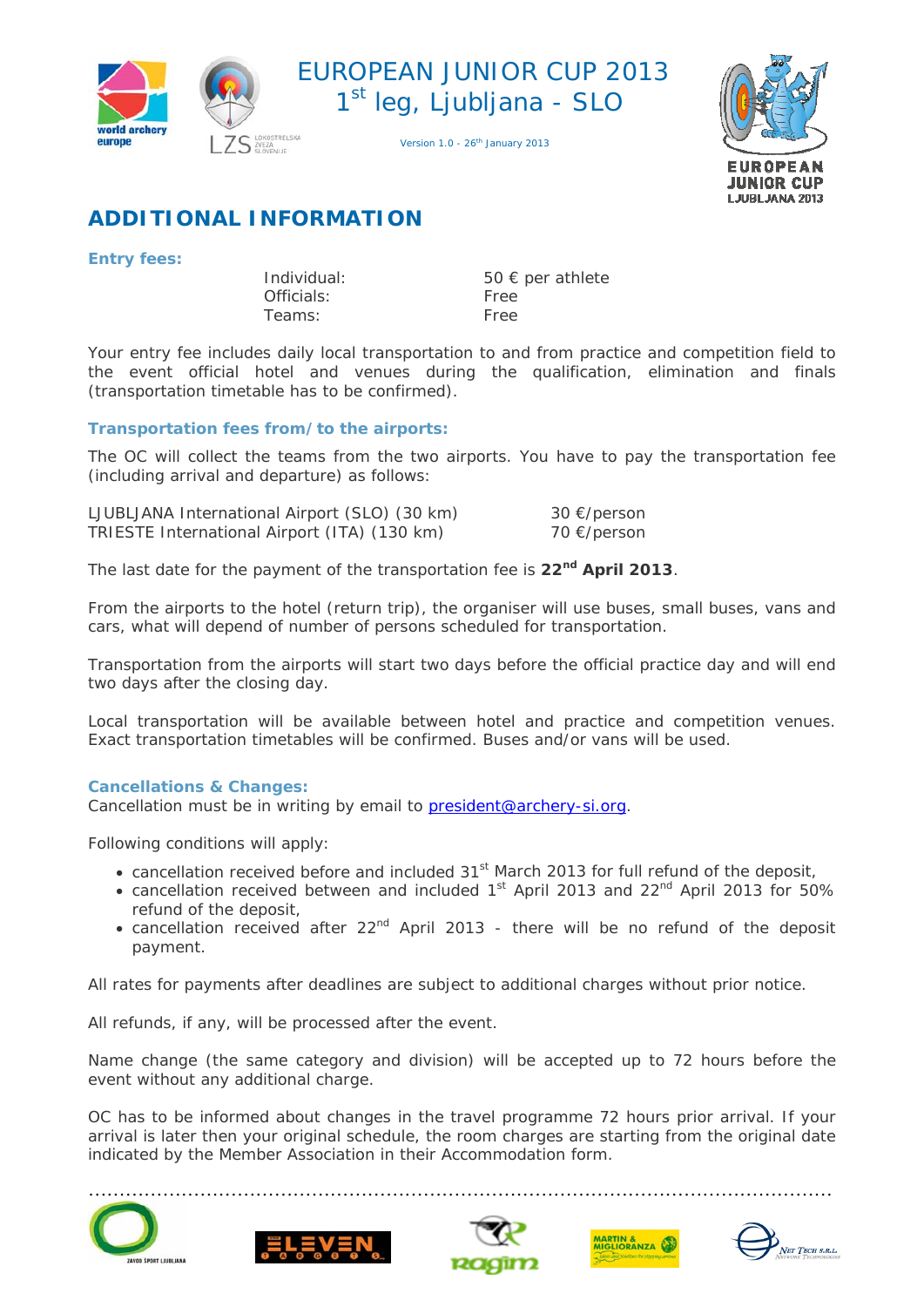

Version 1.0 - 26<sup>th</sup> January 2013



#### **Meals at the venue:**

Lunch will be served in the restaurant of the hotel. There will be possibility to order lunch boxes instead of having real lunch in hotel, but it has to be done one day before (and for each day you need it) on the reception of hotel, using the "Lunch boxes form" provided below in this Invitation package.

Drinking water will be available on the competition field free of charge.

All other costs made in cafeteria at the archery venue or in the hotel (snacks, drinks, small meals) are not included in the entry fee and hotel payment and must be paid on consumptions.

### **LJUBLJANA**

Besides having everything that all the other modern capitals have, Ljubljana succeeded in maintaining the relaxed atmosphere of a small city. This picturesque and very vibrant city is full of surprises. The region that besides Ljubljana comprises 25 other municipalities is noted for its traditional hospitality, diverse nature, nice towns, castles, quality traditional restaurants and village churches with their rich artistic legacy.

The Central Slovenia is the place where the alpine and karst landscapes meet. Thus, various unique natural and cultural particularities were created. Some of these are the Ljubljana Marshes, an area of wetlands and peat bogs known for its prehistoric pile dwellers and for its rare animal and vegetal species, the high mountain plateau Velika planina situated in the Kamnik Alps, noted for its ski centre and for being the oldest dairy herdsmen's settlement in Europe, interesting subterranean caves, karstic fields and the mysterious forests of the Polhov Gradec and Posavje hills that abound with tourist farms.

#### **Weather**

In May you can expect in Ljubljana the temperature 20–25°C with around ten hours of sunshine per day. Nights can be colder.

Most of the time it is sunny, but we suggest you to have some heavier piece of clothes. The rain or colder day is not unusual in this time of the year.

### **Accreditation and Team Captains Meeting**

Accreditation will take place upon arrival of the teams, in the lobby of the PLAZA HOTEL (on the right side of the entrance) on  $11<sup>th</sup>$  and  $12<sup>th</sup>$  May 2013.

The address of hotel is: PLAZA HOTEL Ljubljana, Bratislavska cesta 8, 1000 Ljubljana, Slovenia. *At check in, every national team (or Team Captain) is required to give credit card information to the hotel reception.*

For all Ceremonies WA dress code is obligatory.

More details will be provided at the Team Captains' Meeting. Team Captains Meeting will be held in the conference room on the 15<sup>th</sup> floor of the PLAZA HOTEL, on Monday, May 13th 2013, at 11:00.

The OC suggests all teams to bring 2 of their national flags dimensions 2x1m.

…………………………………………………………………………………………………………









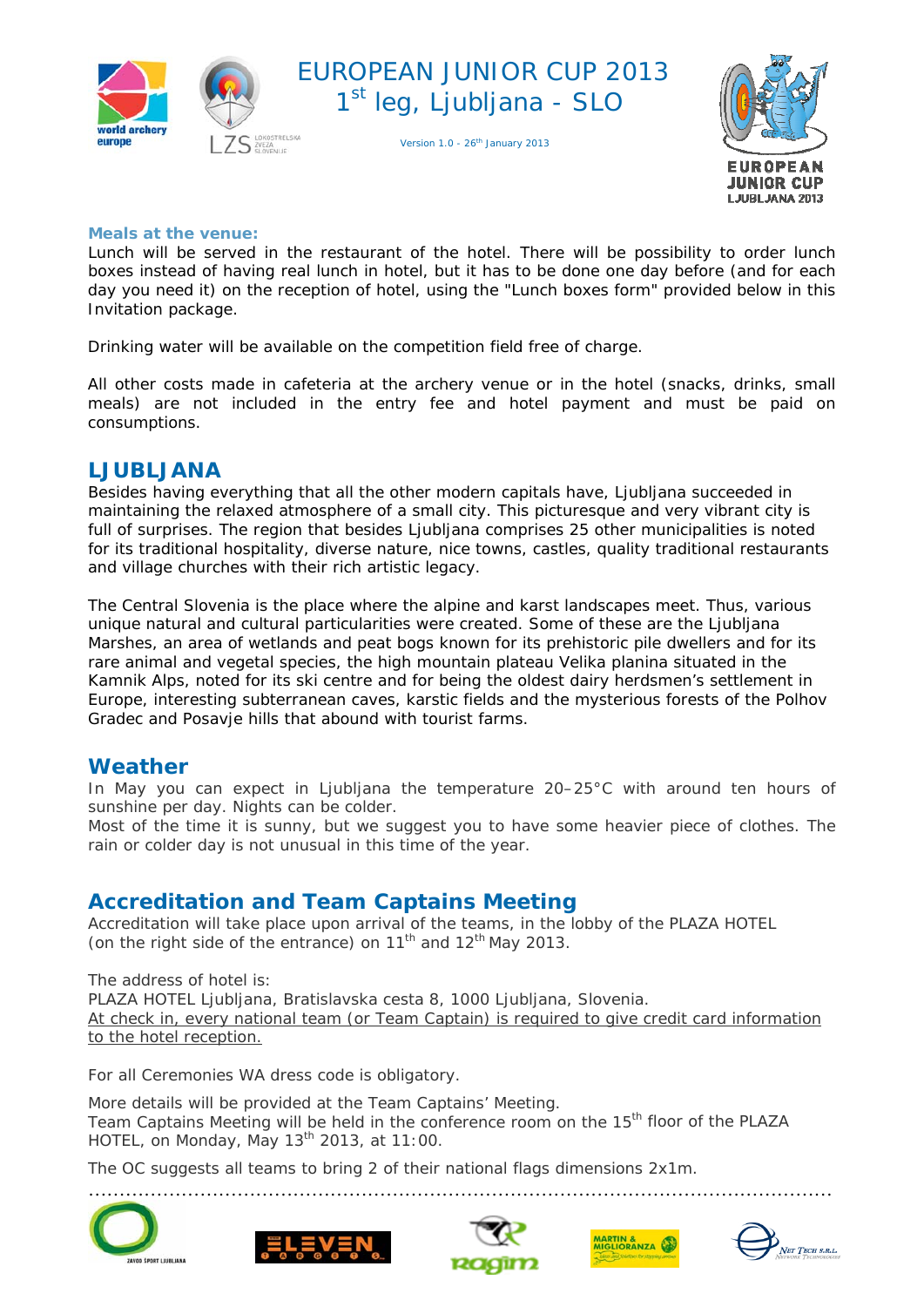





## **Training**

The practice field will be available starting from 11<sup>th</sup> May 2013. The practice field is beside the competition field and is 4 km from the hotel.

### **Visas**

Please apply for your visa as soon as possible, if you need any additional information regarding visa, please let us know.

Application for and obtaining travel visas are completely and solely the responsibility of the participating teams. The process for obtaining a visa requires each individual to submit an application through a Slovenian Embassy or Slovenia Consulate. This is a process that MUST be done by the applicant – the Organizing Committee cannot do it for you. It cannot be emphasized enough to start the application process early. Please note that the application and interview process in your country may very well be in advance of the team selection date, so in many cases, you will need to start the application process prior to confirming your final team.

Visa Invitation Letter – All countries that will need letter of invitation by the Organizing Committee to use it in their application process, are requested to order these in time. Please fill out the Visa Invitation Letter Form as soon as possible and send it in.

As long as the Organizing Committee gets no different information, the Invitation Letter will be sent by email. If an express service should be desired, this service will be charged to the MA and must be paid to the Organizing Committee upon arrival.

### **Disco party**

On the final day (Saturday, 18<sup>th</sup> May 2013) standard meal dinner will be served in the restaurant of the hotel. After the dinner, music and dancing will take place from 21:00 till 24:00h.

Entry fee for the disco party is  $15 \in$  (soft drinks included).

Place of disco party will be confirmed.

### **Internet**

Free of charge in the hotel and on the competition field.

### **OC contacts**

 **Phone for assistance when traveling**  Mr. Tone Cezar: +386 (0)31 621 372 - 24 hours English

 **For all matters**  Mr. Tomaž Urlep - 24 hours English Mobile +386 (0)31 682 647 E-mail: [president@archery-si.org](mailto:archery@archery.hr)









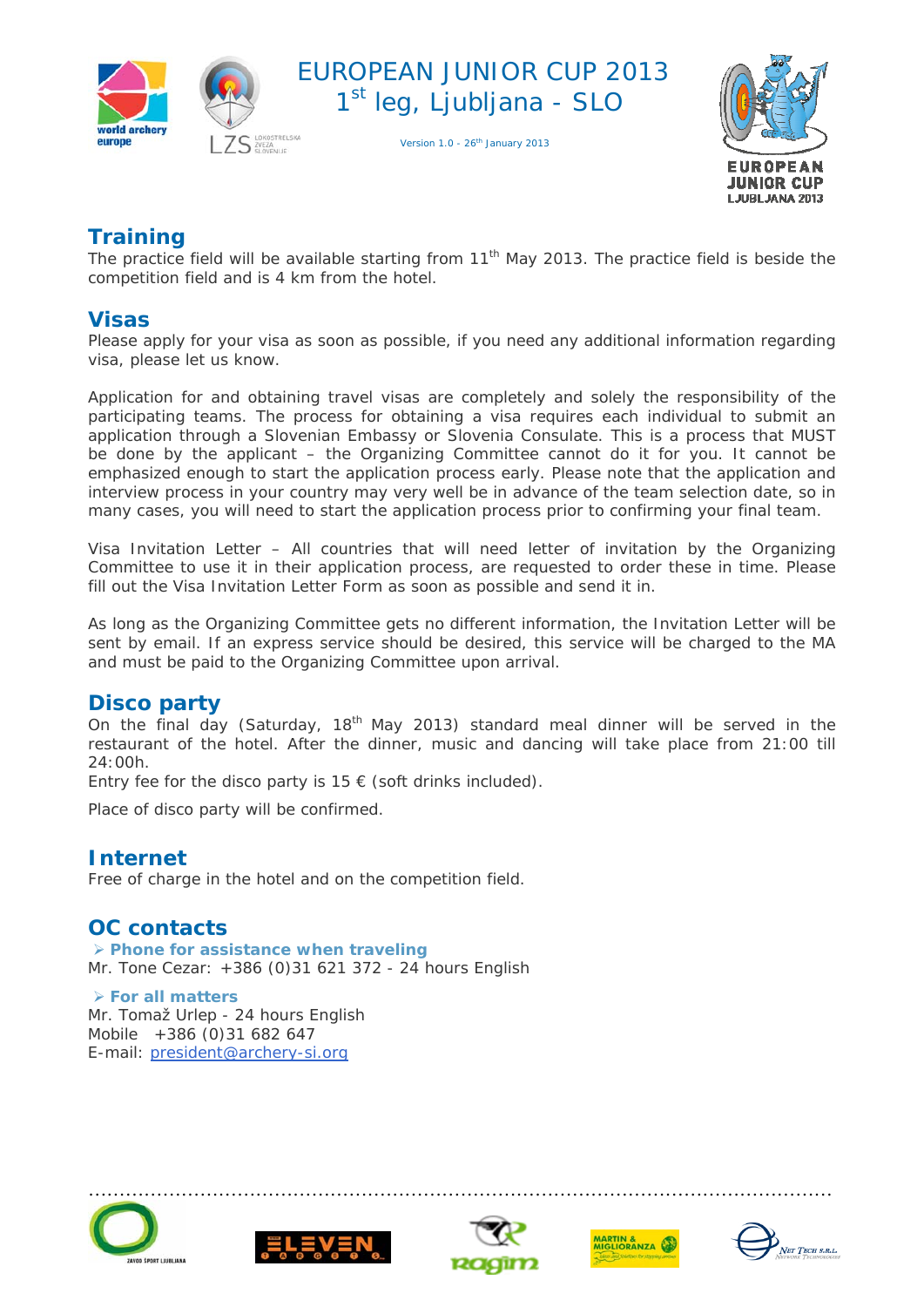





# **HOTEL RESERVATION FORM**

Country/Team from: \_\_\_\_\_\_\_\_\_\_\_\_\_\_\_\_\_\_\_\_\_\_\_\_\_\_\_\_\_\_\_\_\_\_\_\_\_\_\_\_\_\_\_

HOTEL: PLAZA HOTEL

Number of Rooms:

Single room: Double room:

Please check this box if you need facilities for persons with disabilities.

Team Arrival Date: \_\_\_\_\_\_\_\_\_\_\_\_\_\_\_\_\_\_\_\_\_

Team Departure Date: \_\_\_\_\_\_\_\_\_\_\_\_\_\_\_\_\_\_

Date: \_\_\_\_\_\_\_\_\_\_\_\_

Signature of President/Secretary General: \_\_\_\_\_\_\_\_\_\_\_\_\_\_\_\_\_\_\_\_\_\_\_\_\_\_\_\_\_\_

PLEASE RETURN THIS HOTEL RESERVATION FORM TO THE ORGANISER BEFORE **31st March**  2013 by e-mail to **president@archery-si.org** 









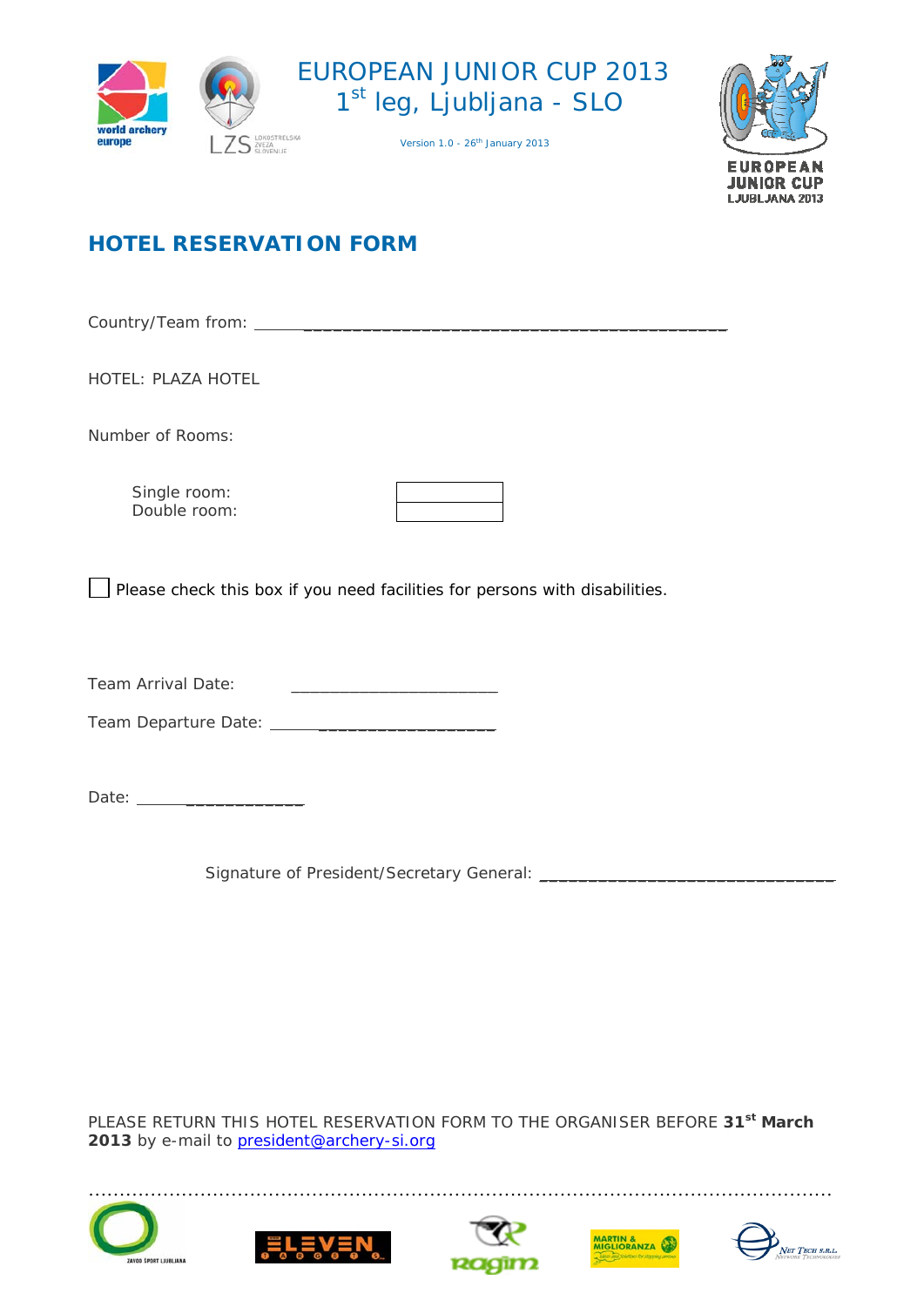





# **FINAL HOTEL RESERVATION FORM**

Country/Team from: \_\_\_\_\_\_\_\_\_\_\_\_\_\_\_\_\_\_\_\_\_\_\_\_\_\_\_\_\_\_\_\_\_\_\_\_\_\_\_\_\_\_\_ Team Captain: \_\_\_\_\_\_\_\_\_\_\_\_\_\_\_\_\_\_\_\_\_\_\_\_\_\_\_\_\_\_\_\_\_

| Mobile <sup>.</sup> |  |
|---------------------|--|
| e-mail:             |  |

HOTEL: PLAZA HOTEL

Number of Rooms:

Single room: Double room:

Please check this box if you need facilities for persons with disabilities.

Team Arrival Date: \_\_\_\_\_\_\_\_\_\_\_\_\_\_\_\_\_\_\_\_\_

Team Departure Date: \_\_\_\_\_\_\_\_\_\_\_\_\_\_\_\_\_\_

Date: \_\_\_\_\_\_\_\_\_\_\_\_

Signature of President/Secretary General: \_\_\_\_\_\_\_\_\_\_\_\_\_\_\_\_\_\_\_\_\_\_\_\_\_\_\_\_\_\_

ONLY IF YOU CHANGE NUMBER OR TYPE OF ORDERED ROOMS STATED IN PRELIMINARY HOTEL REERVATION FORM PLEASE RETURN THIS HOTEL RESERVATION FORM TO THE ORGANISER BEFORE **22nd April**  2013 by e-mail to **president@archery-si.org** 









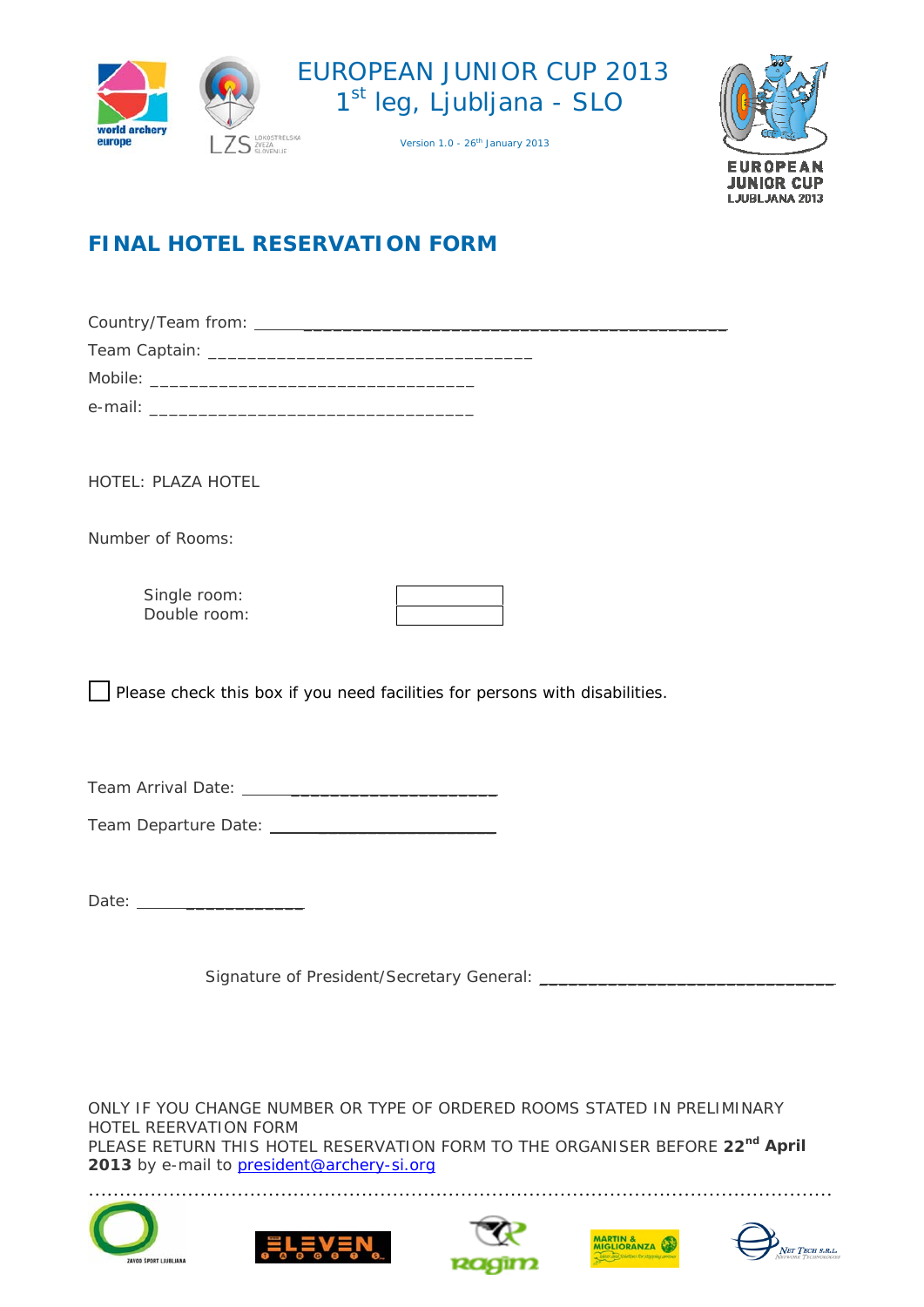





# **LUNCH BOXES ORDERING FORM**

Country/Team from: \_\_\_\_\_\_\_\_\_\_\_\_\_\_\_\_\_\_\_\_\_\_\_\_\_\_\_\_\_\_\_\_\_\_\_\_\_\_\_\_\_\_\_

Hereby orders \_\_\_\_\_\_\_\_\_\_\_\_\_\_\_\_\_\_\_\_\_\_\_\_\_\_\_\_\_\_\_\_ lunch boxes (number of lunch boxes)

to be ready for  $\qquad \qquad \qquad$  (date).

of which \_\_\_\_\_\_\_\_\_\_\_\_\_\_\_\_\_\_\_\_\_\_\_ needs to be vegetarian ones (number).

Date: \_\_\_\_\_\_\_\_\_\_\_\_\_\_\_

Signature of the delegation official: \_\_\_\_\_\_\_\_\_\_\_\_\_\_\_\_\_\_\_\_\_\_\_\_\_\_\_\_\_\_

PLEASE RETURN THIS FORM TO THE RECEPTION OF HOTEL 1 DAY BEFORE YOU NEED LUNCH BOXES (AND FOR EACH DAY YOU NEED IT).









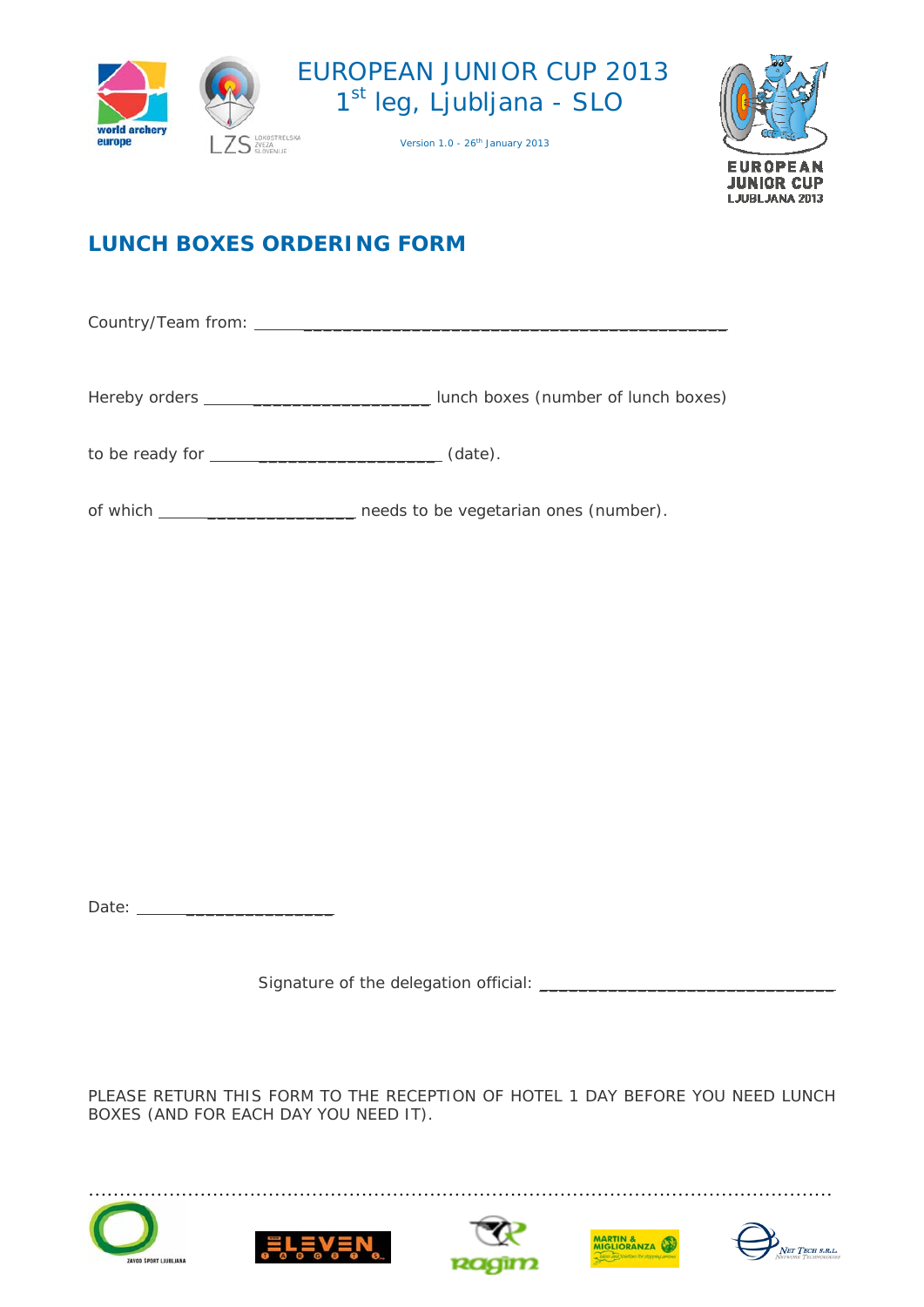





# **TRANSPORTATION FORM**

Country/Team from: \_\_\_\_\_\_\_\_\_\_\_\_\_\_\_\_\_\_\_\_\_\_\_\_\_\_ Number of passengers: \_\_\_\_\_\_\_\_\_\_\_\_ person/s **Arrival information**  We will arrive by plane: Airport: \_\_\_\_\_\_\_\_\_\_\_\_\_\_\_\_\_\_ Flight Nr: \_\_\_\_\_\_\_\_\_\_\_\_\_ Date: \_\_\_\_\_\_\_\_\_\_\_\_\_\_ Arrival Time: \_\_\_\_\_\_\_\_\_\_\_ We will arrive to LJUBLJANA by: \_\_\_\_\_\_\_\_\_\_\_\_\_\_\_\_\_\_\_\_\_\_\_\_\_\_\_\_\_\_\_\_\_\_\_\_\_\_\_  $\mathcal{L}_\text{max} = \mathcal{L}_\text{max}$  , where  $\mathcal{L}_\text{max}$  and  $\mathcal{L}_\text{max}$  and  $\mathcal{L}_\text{max}$  and  $\mathcal{L}_\text{max}$  and  $\mathcal{L}_\text{max}$ **Departure information**  We will depart by plane: Airport: \_\_\_\_\_\_\_\_\_\_\_\_\_\_\_\_\_\_ Flight Nr: \_\_\_\_\_\_\_\_\_\_\_\_\_ Date: \_\_\_\_\_\_\_\_\_\_\_\_\_\_ Arrival Time: \_\_\_\_\_\_\_\_\_\_\_ We will departe LJUBLJANA by: \_\_\_\_\_\_\_\_\_\_\_\_\_\_\_\_\_\_\_\_\_\_\_\_\_\_\_\_\_\_\_\_\_\_\_\_\_\_\_

Date: \_\_\_\_\_\_\_\_\_

President/Secretary General MA: \_\_\_\_\_\_\_\_\_\_\_\_\_\_\_\_\_\_\_\_\_\_\_\_\_\_\_\_\_\_

 $\mathcal{L}_\text{max} = \mathcal{L}_\text{max}$  , where  $\mathcal{L}_\text{max}$  and  $\mathcal{L}_\text{max}$  and  $\mathcal{L}_\text{max}$  and  $\mathcal{L}_\text{max}$ 

PLEASE RETURN THIS TRANSPORTATION FORM TO THE ORGANISER BEFORE 22<sup>nd</sup> April 2013 by email to **[president@archery-si.org](mailto:archery@archery.hr)** 









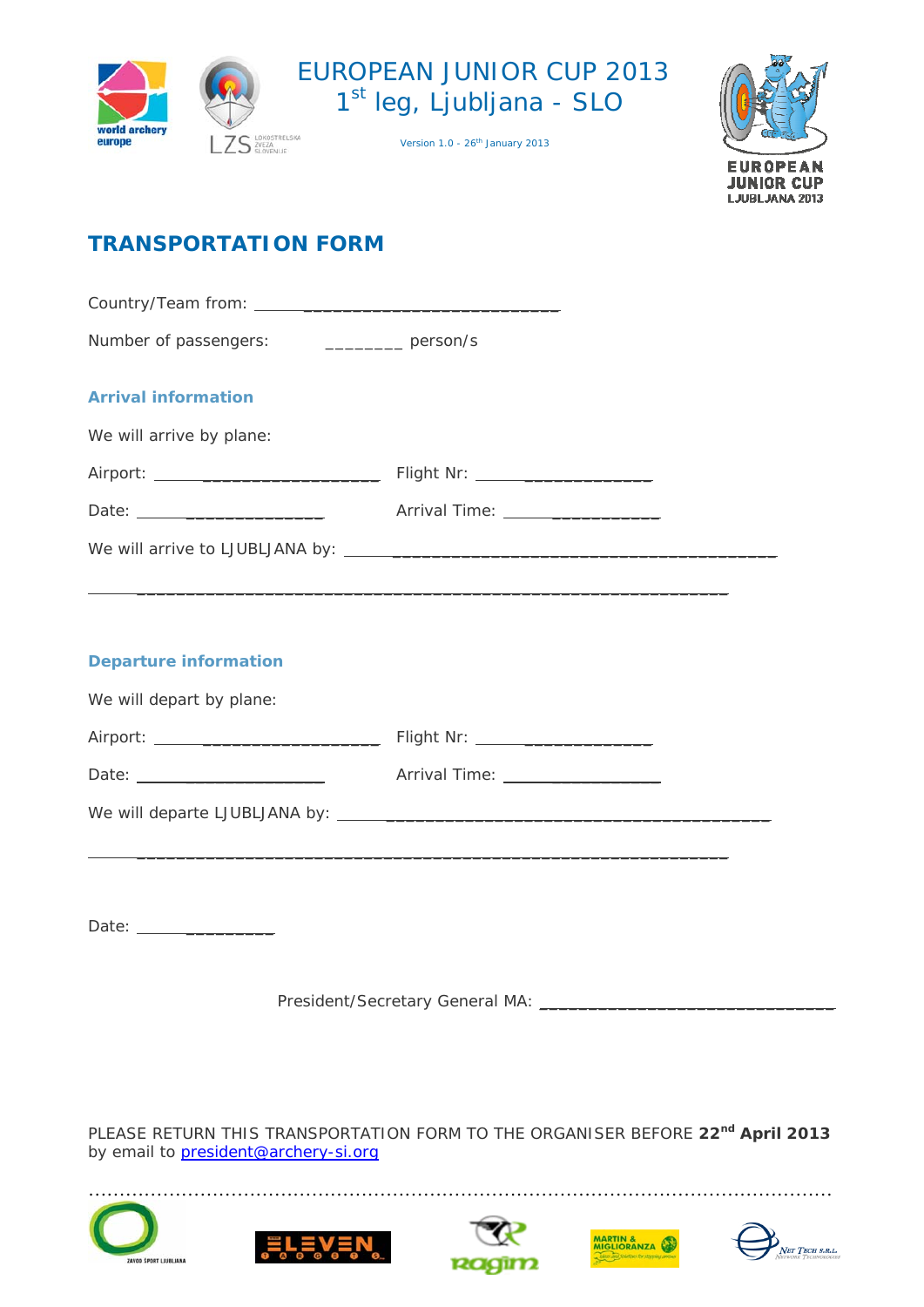

ZS<sup>LOKOSTRELSKA</sup>



**EUROPEAN JUNIOR CUP** LJUBLJANA 2013

Version 1.0 - 26<sup>th</sup> January 2013

# **VISA INVITATION LETTER FORM**

Country/Team from: \_\_\_\_\_\_\_\_\_\_\_\_\_\_\_\_\_\_\_\_\_\_\_\_\_\_\_\_\_\_\_\_\_\_\_

Contact person: \_\_\_\_\_\_\_\_\_\_\_\_\_\_\_\_\_\_\_\_\_\_\_\_\_\_\_\_\_\_\_\_\_\_\_\_\_\_\_

| Given<br>name | Family<br>name | Date<br>and<br>place of<br>.<br>birth | Citizenship<br>(Country) | Passport<br>number | Expiration<br>$\overline{a}$ date of<br>passport | Adress of<br>residence |
|---------------|----------------|---------------------------------------|--------------------------|--------------------|--------------------------------------------------|------------------------|
|               |                |                                       |                          |                    |                                                  |                        |
|               |                |                                       |                          |                    |                                                  |                        |
|               |                |                                       |                          |                    |                                                  |                        |
|               |                |                                       |                          |                    |                                                  |                        |
|               |                |                                       |                          |                    |                                                  |                        |
|               |                |                                       |                          |                    |                                                  |                        |
|               |                |                                       |                          |                    |                                                  |                        |
|               |                |                                       |                          |                    |                                                  |                        |
|               |                |                                       |                          |                    |                                                  |                        |
|               |                |                                       |                          |                    |                                                  |                        |
|               |                |                                       |                          |                    |                                                  |                        |
|               |                |                                       |                          |                    |                                                  |                        |
|               |                |                                       |                          |                    |                                                  |                        |
|               |                |                                       |                          |                    |                                                  |                        |
|               |                |                                       |                          |                    |                                                  |                        |
|               |                |                                       |                          |                    |                                                  |                        |
|               |                |                                       |                          |                    |                                                  |                        |

Date: \_\_\_\_\_\_\_\_\_\_\_\_\_\_

President/Secretary General MA: \_

PLEASE RETURN THIS VISA INVITATION LETTER FORM TO THE ORGANISER AS SOON AS POSSIBLE (**latest by 31st March 2013**) by email to [president@archery-si.org](mailto:archery@archery.hr)









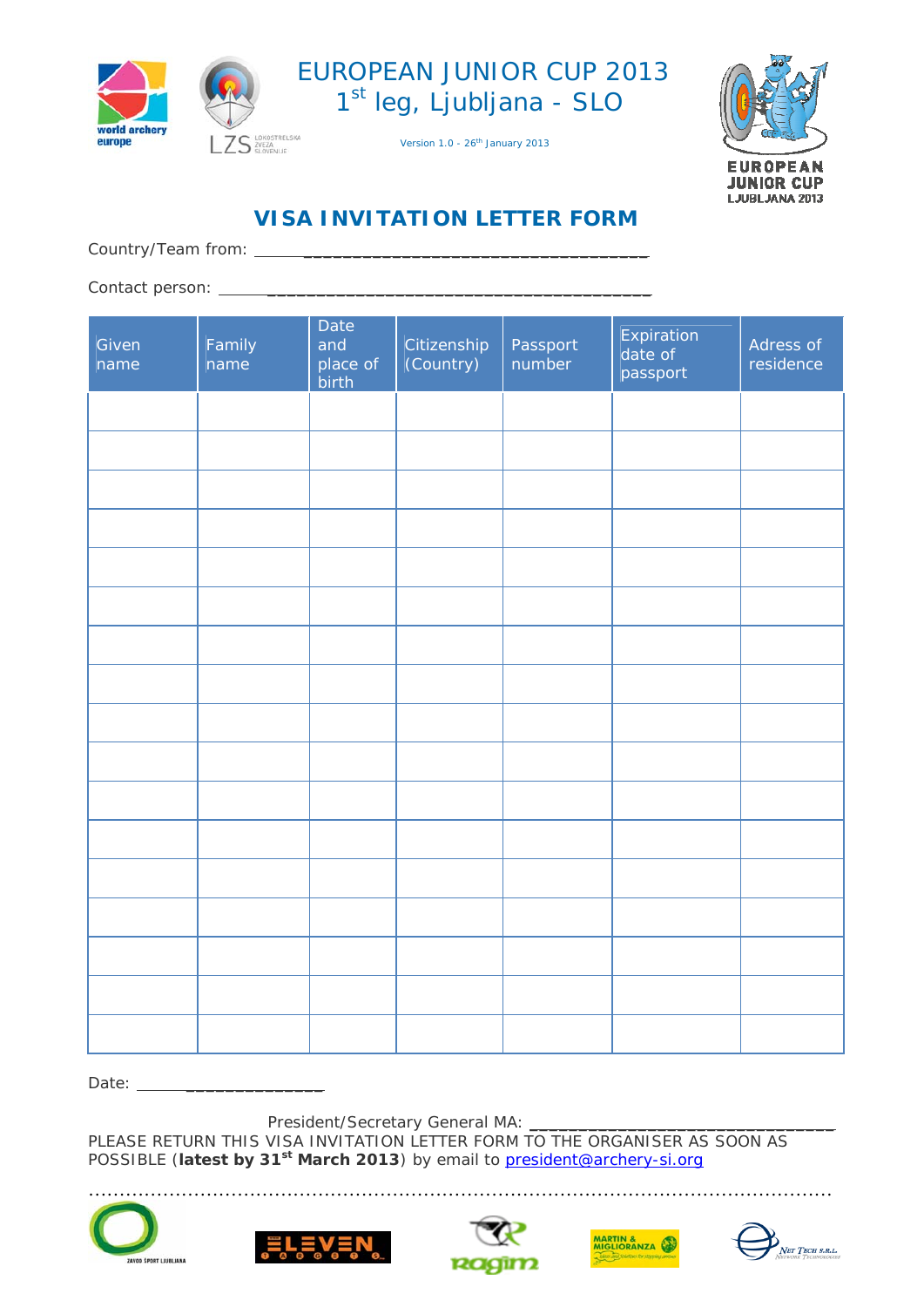





# **BUDGET FORM**

| 1) Entry Fees            |                                 |                           |                                                                                                                                                                                                                                                                                                                                                                                                                                                           |                           |
|--------------------------|---------------------------------|---------------------------|-----------------------------------------------------------------------------------------------------------------------------------------------------------------------------------------------------------------------------------------------------------------------------------------------------------------------------------------------------------------------------------------------------------------------------------------------------------|---------------------------|
| Position                 | Cost                            |                           | Number of persons                                                                                                                                                                                                                                                                                                                                                                                                                                         | <b>Total</b>              |
| Athlete                  | € 50                            | $\boldsymbol{\mathsf{x}}$ | $\overline{\phantom{a}}$                                                                                                                                                                                                                                                                                                                                                                                                                                  | $\epsilon$ and $\epsilon$ |
|                          |                                 |                           |                                                                                                                                                                                                                                                                                                                                                                                                                                                           |                           |
|                          |                                 |                           |                                                                                                                                                                                                                                                                                                                                                                                                                                                           |                           |
| 2) Accommodation         |                                 |                           |                                                                                                                                                                                                                                                                                                                                                                                                                                                           |                           |
| PLAZA HOTEL - Full Board |                                 |                           |                                                                                                                                                                                                                                                                                                                                                                                                                                                           |                           |
| Room                     | Cost                            |                           | Nr of Persons Nr of nights                                                                                                                                                                                                                                                                                                                                                                                                                                | <b>Total</b>              |
| Single room $680x$       |                                 |                           | $\frac{1}{\sqrt{1-\frac{1}{2}}}\times\frac{1}{\sqrt{1-\frac{1}{2}}}\times\frac{1}{\sqrt{1-\frac{1}{2}}}\times\frac{1}{\sqrt{1-\frac{1}{2}}}\times\frac{1}{\sqrt{1-\frac{1}{2}}}\times\frac{1}{\sqrt{1-\frac{1}{2}}}\times\frac{1}{\sqrt{1-\frac{1}{2}}}\times\frac{1}{\sqrt{1-\frac{1}{2}}}\times\frac{1}{\sqrt{1-\frac{1}{2}}}\times\frac{1}{\sqrt{1-\frac{1}{2}}}\times\frac{1}{\sqrt{1-\frac{1}{2}}}\times\frac{1}{\sqrt{1-\frac{1}{2}}}\times\frac{1$ |                           |
| Double room $65x$        |                                 |                           | $\overline{\phantom{a}}$ and $\overline{\phantom{a}}$ and $\overline{\phantom{a}}$<br>$x \sim$                                                                                                                                                                                                                                                                                                                                                            |                           |
|                          |                                 |                           |                                                                                                                                                                                                                                                                                                                                                                                                                                                           |                           |
|                          |                                 |                           |                                                                                                                                                                                                                                                                                                                                                                                                                                                           |                           |
|                          |                                 |                           |                                                                                                                                                                                                                                                                                                                                                                                                                                                           |                           |
|                          | 3) Transportation + DISCO PARTY |                           |                                                                                                                                                                                                                                                                                                                                                                                                                                                           |                           |
| Airport                  |                                 | <b>Cost</b>               | <b>Number of Persons</b>                                                                                                                                                                                                                                                                                                                                                                                                                                  | <b>Total</b>              |
| LJUBLJANA                | € 30                            | $\mathsf{x}$              | <u> 1989 - John Harry Harry Harry Harry Harry Harry Harry Harry Harry Harry Harry Harry Harry Harry Harry Harry H</u>                                                                                                                                                                                                                                                                                                                                     |                           |
| <b>TRIESTE</b>           | € 70                            | $\mathsf{x}$              | <u> 1980 - Johann Barnett, fransk konge</u>                                                                                                                                                                                                                                                                                                                                                                                                               |                           |
|                          |                                 |                           |                                                                                                                                                                                                                                                                                                                                                                                                                                                           |                           |
| <b>DISCO PARTY</b>       | € 15                            | $\mathsf{x}$              | <u> 1990 - Jan Barnett, francuski politik</u>                                                                                                                                                                                                                                                                                                                                                                                                             |                           |
|                          |                                 |                           |                                                                                                                                                                                                                                                                                                                                                                                                                                                           | $\epsilon$                |
|                          |                                 |                           |                                                                                                                                                                                                                                                                                                                                                                                                                                                           |                           |
|                          |                                 |                           | <b>TOTAL</b> $(1+2+3)$                                                                                                                                                                                                                                                                                                                                                                                                                                    |                           |
|                          |                                 |                           |                                                                                                                                                                                                                                                                                                                                                                                                                                                           |                           |
|                          |                                 |                           |                                                                                                                                                                                                                                                                                                                                                                                                                                                           |                           |
|                          |                                 |                           |                                                                                                                                                                                                                                                                                                                                                                                                                                                           |                           |
|                          |                                 |                           | President/Secretary General MA: _________                                                                                                                                                                                                                                                                                                                                                                                                                 |                           |

PLEASE RETURN THIS BUDGET FORM TO THE ORGANISER BEFORE 22<sup>nd</sup> April 2013 by e-mail to [president@archery-si.org](mailto:archery@archery.hr)